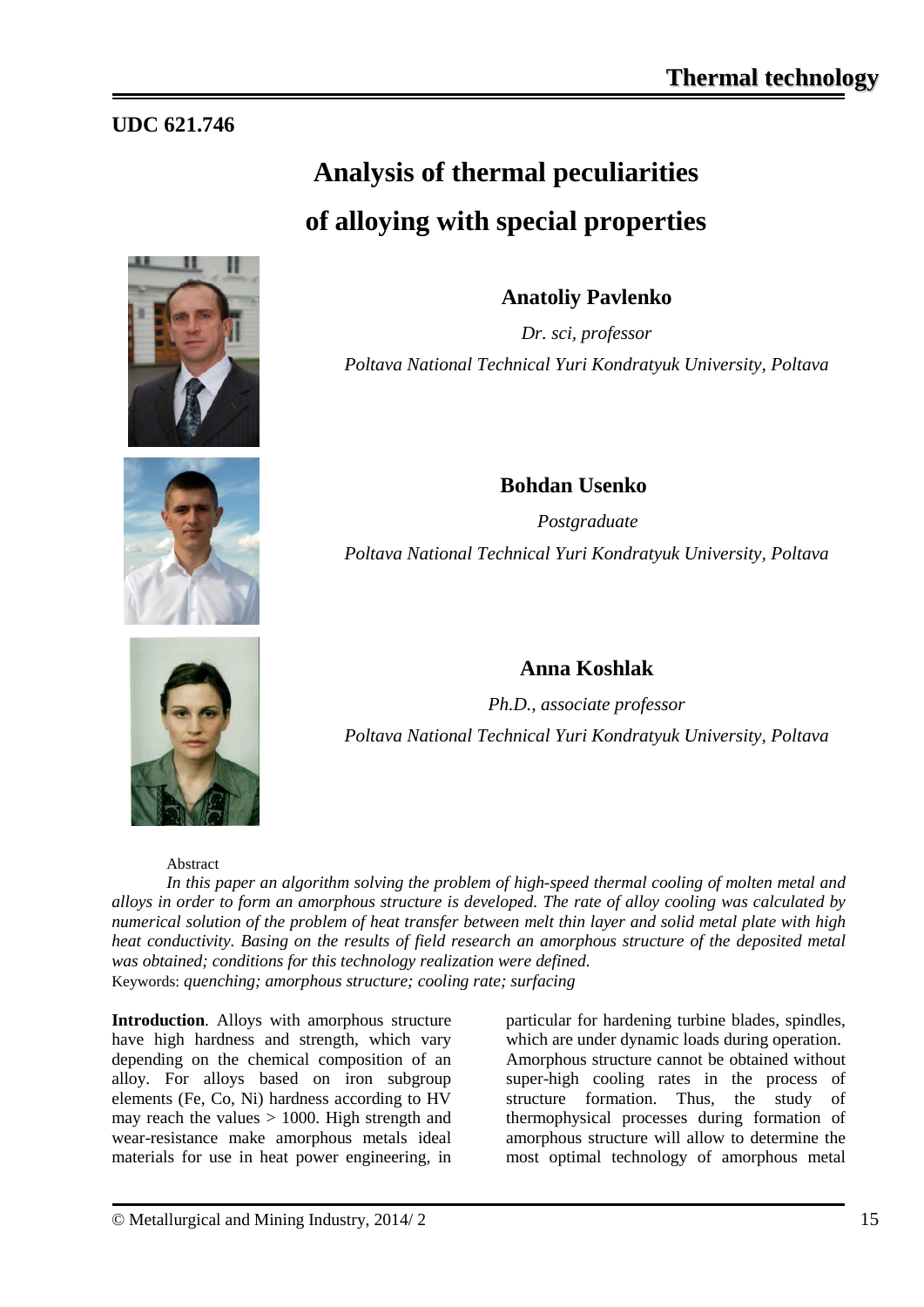layer and the conditions for realization of this technology.

In the earlier studies a variety of realization ways of this principle was proposed. There are discrete and continuous methods for obtaining amorphous metal [1]. The methods of drops catapulting on the cold plate, spraying jets of gas or liquid, ultra-fast cooling from the gas medium, etc. are known [2-4]. The usage of these methods allows obtaining a stripe with 15 mm width and 30 ... 40 mm thickness, wire and powders, but for obtaining a surface layer with an amorphous structure these methods are unappropriated. In the technology of quenching from the liquid state the layer of melted metal contacts with the surface of massive body (a body-fridge) and is cooled by means of heat removal in its internal layers. In this case the processes of formation of the primary alloys structure, as well as subsequent solid phase transformations are accompanied with formation of different structural types of metastable states (amorphous structure), analysis of which this paper is devoted to. For obtaining the amorphous structure of the metal the surfacing of samples from low-alloy steel presented in the Figure 1 was performed.

The structure of welding metal is determined by the cooling conditions which affect the processes of metal solidification and diffusion processes. Therefore, on the experimental installation there available a system of forced cooling of the coating surface of melt.

To study the regularities of structuring and dependence of its effect on the mechanical, electrical and other properties of the metal after surfacing, metallophysical researches were performed, in result of which it was established that deposited layer has a crystal structure, mainly ferritic one.

When the layer is cooling down (Figure 1), the crystals grow in the direction opposite to heat removal, deep into the liquid bath and the metal acquires a columnar structure. Crystallite consists of several dendrites, which have a general directionality, and may have different degree of branching. Under higher cooling rates, in the welded metal of these steels, besides ferrite and pearlite, there also may be present martensite, bainite and residual austenite. Martensite in such steels is distinguished as structureless and bainite is represented as a ferrite-carbide mixture of high dispersion. The amount of structural components is changing depending on the temperature cycle of surfacing. As the structure of analyzed samples, shown in the Figure 1, has a crystalline structure, one may conclude that without usage of technological process while surfacing, which is aimed to increase of cooling rate of the melt, with a view to rapid heat removal, to receive amorphous structure of welded metal is impossible.



**Figure 1** Structure of the deposited metal

It is known that while surfacing cooling rate of the melt directly depends on the heat input of the process, with decrease of heat input rate, cooling increases. Surfacing rate *Vs* is significant parameter of surfacing regime, which influences the heat input. With increase of surfacing rate, the heat input decreases, which in its turn

increases the speed of cooling process [5]. Surfacing of subsequent samples was carried out with increasing surfacing rate  $V_s$ , 16...18 m/h, the other mode parameters were left unchanged. The results of metallophysical studies are presented in the Figure 2, whence it follows that the increase surfacing rate has led to grain refinement and improvement of metal structure.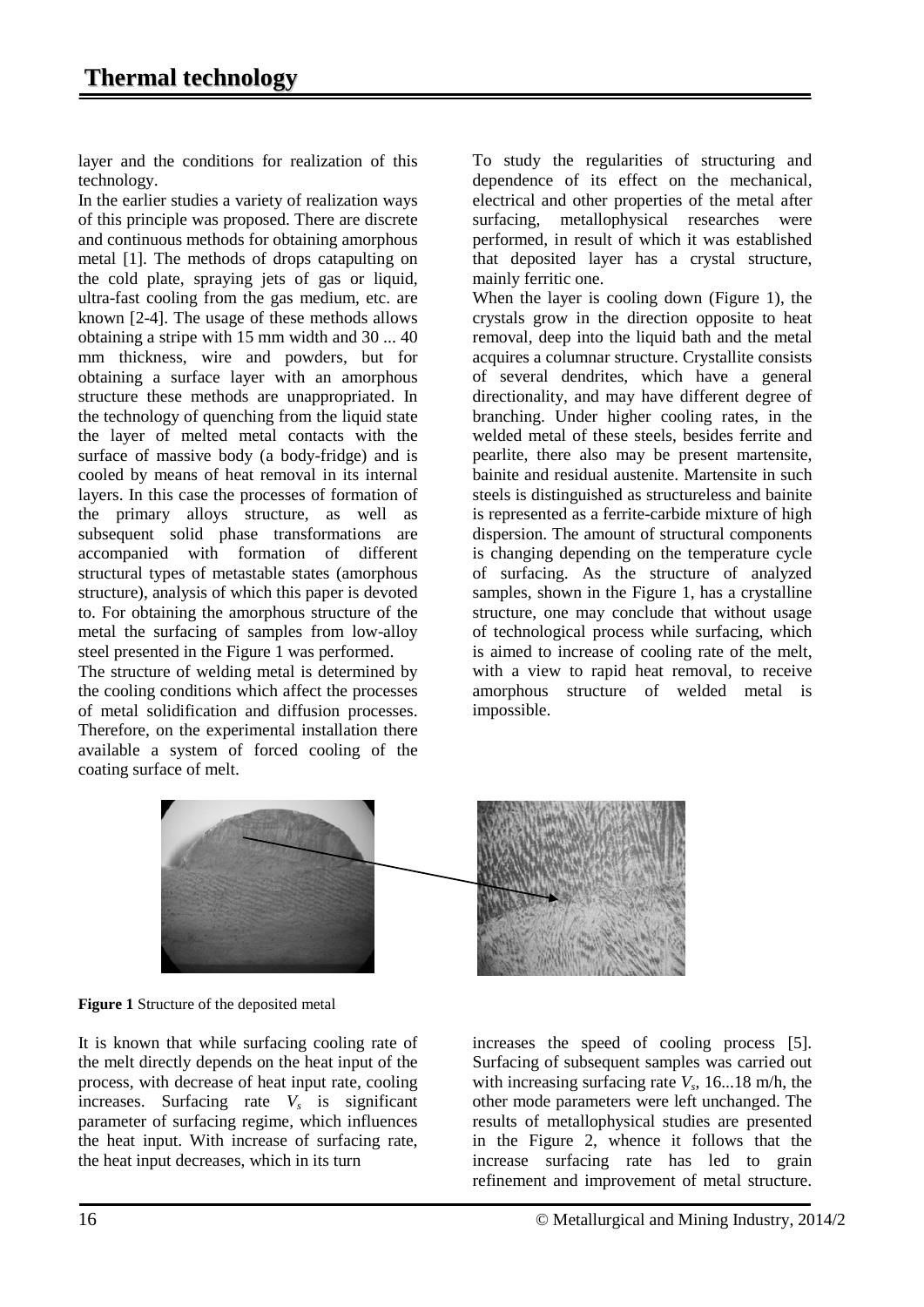

**Figure 2** Structure of the deposited metal

To produce the amorphous structure of deposited metal one should apply technique that will ensure rapid heat removal from the place of surfacing, provide a high cooling rate  $10^4$  ...  $10^5$ K/s and above. In order to remove the heat from surfacing place rapidly, the constructive device





The desired structure of deposited metal may be obtained only under the conditions of interaction of such factors as cooling rate, melt layer thickness and deposited metal mass. The rate of alloys cooling was calculated by numerical solution of the problem of heat exchange between melt thin layer and a solid metal plate with high heat conductivity. While cooling of the smelted layer of metal, the temperature of upper layers of the solid mass increases and corresponds to the conditions of heat transfer from the melt, whereas over large distance from the working surface its temperature does not change [6-7] (figure 4). A simplified scheme of heat removal on the condition that the melt temperature is changing in the direction perpendicular to the contact surface, may be represented by heat conduction equation [8]:

$$
c_1 \rho_1 \cdot \frac{\partial T_1(x_1, t)}{\partial t} = k_1 \cdot \frac{\partial^2 T_1(x_1, t)}{\partial x_1^2},
$$

for cooling the melt was made on surfacing equipment; this allowed to achieve required cooling rate. With increasing the rate of heat removal metallophysical studies fixed the amorphous structure of deposited metal (figure 3).



where -  $T_1(x_1,t)$ ,  $c_1$ ,  $\rho_1$ ,  $k_1$  - temperature, heat capacity, density and thermal conductivity of the melt respectively; *t* - time.

The initial condition

$$
T_1(x_1,0)=T_m+\Delta T,
$$

where  $T_m$  - melting temperature of the sampling metal;

 ∆*Т* - degree of the previous melt overheating.

Boundary conditions:

when 
$$
xl=0
$$
:  $-k_1 \cdot \frac{\partial T_1(0,t)}{\partial x_1} = 0$ 

when *х1*=*l*:

$$
-k_1 \cdot \frac{\partial T_1(l,t)}{\partial x_1} = \alpha [T_1(l,t) - T_2(0,t)],
$$

where  $\alpha$  - coefficient of heat transfer on the boundary of melt-solid mass;

 $T_2(x_2,t)$  - the temperature of solid-mass.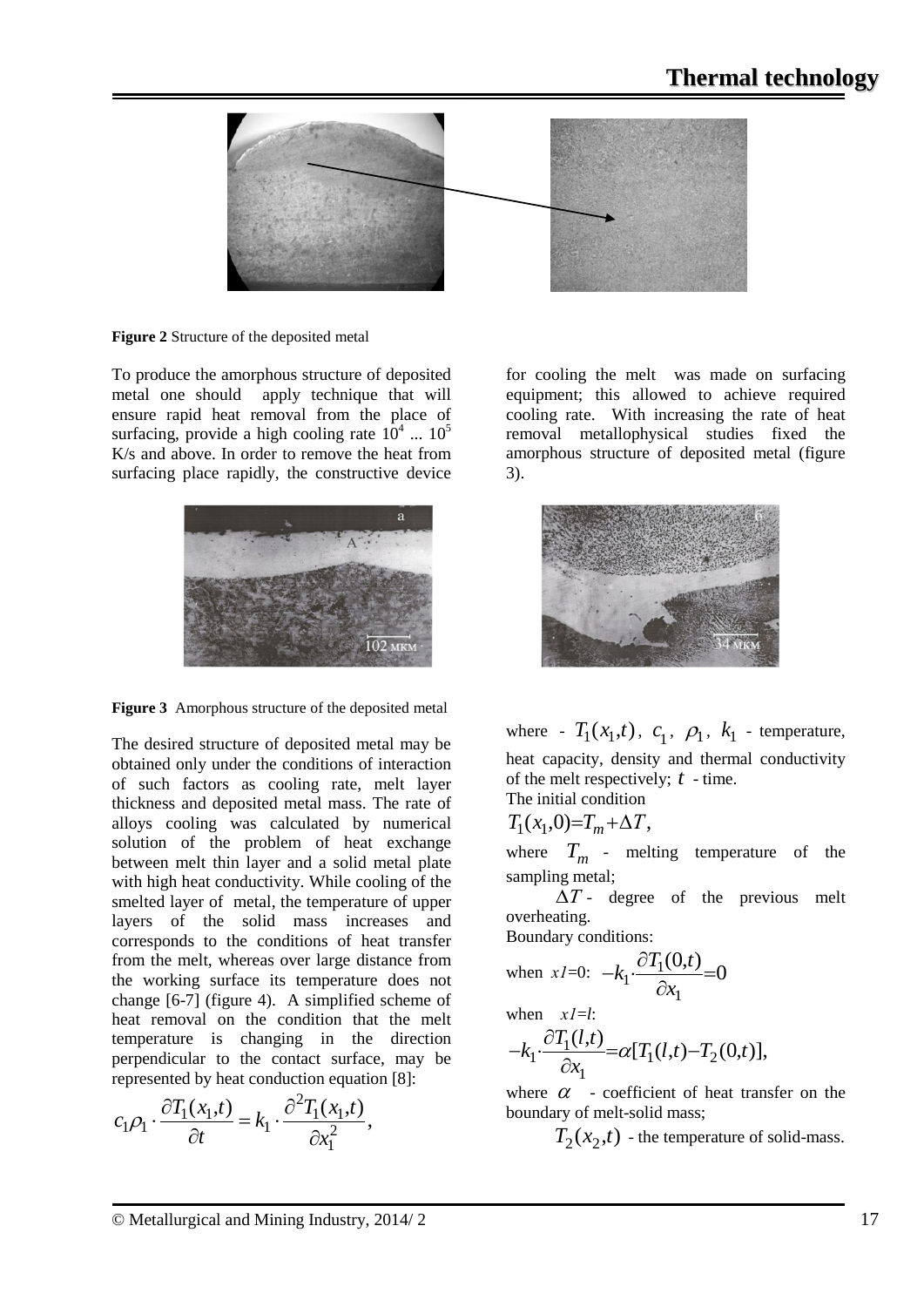

**Figure 4** Scheme of cooling:

l – thickness of the melt layer;  $x_1$  – coordinate in the direction of heat transfer within the boundaries of melt layer  $(0 \le x_i \le l)$ ;

 $x_2$  – the coordinate in direction of heat removal within the boundaries of substrate ( $0 \le x_2 \le \infty$ ).

General equation of heat conduction for the relevant material for formalization of the process

of heat removal to the solid mass was used, as well as conditions reflecting the physical aspects of the thermal problem:

$$
c_2 \rho_2 \cdot \frac{\partial T_2(x_2, t)}{\partial t} = k \cdot \frac{\partial^2 T_2(x_2, t)}{\partial x_2^2};
$$
  
\n
$$
T_2(x_2, 0) = T_0;
$$
  
\n
$$
-k_2 \cdot \frac{\partial T_2(0, t)}{\partial x_2} = -\alpha [T_2(0, t) - T_1(l, t)];
$$

where  $c_2$ ,  $\rho_2$ ,  $k_2$  - heat capacity, density and thermal conductivity of the substrate;

 $T_0$  - initial temperature of the solid mass  $(x=0)$ .

In result of solving the equations the dependency diagrams of cooling rate for aluminum and nickel on the thickness of the melt at different values of heat transfer coefficient  $α$  are obtained (figure 5).



 $lg$  l  $(l$  - thickness of the melt, micrometers)

1)  $\alpha = 10^7$  W/( $m^2$ cn); 2)  $\alpha = 5 \cdot 10^6$  W/( $m^2$ cn); 3)  $\alpha = 10^6$  W/( $m^2$ cn); 4)  $\alpha$ =5·10<sup>5</sup>W /( $m^2$ cn); 5)  $\alpha$ =10<sup>5</sup>W /( $m^2$ cn); 6)  $\alpha$ =5·10<sup>4</sup>W /( $m^2$ cn); 7)  $\alpha$  = 10<sup>4</sup> W/( $\mu$ <sup>2</sup>cn); 8)  $\alpha$  = 5 · 10<sup>3</sup> W/( $\mu$ <sup>2</sup>cn); 9)  $\alpha$  = 10<sup>3</sup> W/( $\mu$ <sup>2</sup>cn);